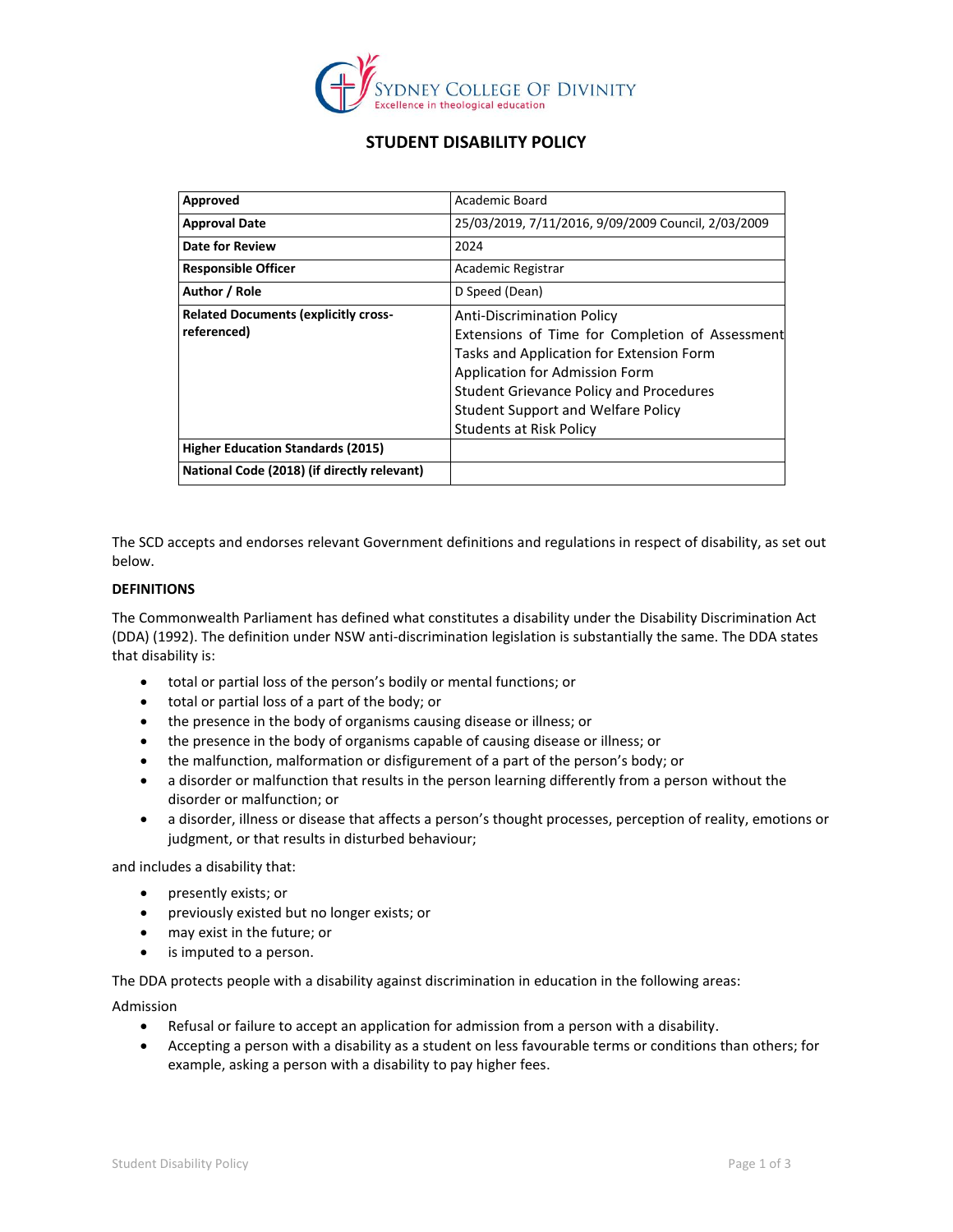Access

- Denying or limiting access to people with a disability; for example, not allowing a person to attend excursions or join in school sports, delivering lectures in an inaccessible format, inaccessible student common rooms.
- Expelling a person because of a disability.
- Subjecting a person with a disability to any other detriment.

Harassment

• Humiliating comments or actions about a person's disability such as insults, or comments or actions that create a hostile environment.

## **REGULATIONS**

The Disability Standards for Education 2005 specify how education and training are to be made accessible to students with a disability. They cover the following areas:

- **Enrolments**
- **Participation**
- Curriculum development, accreditation, and delivery
- Student support services
- Elimination of harassment and victimisation

Each area includes a statement of the rights or entitlements and obligations of students with disabilities in relation to education and training, consistent with the rights of the rest of the community, as well as a description of the legal obligations or responsibilities of education authorities, institutions and providers. The objects of these Standards are:

- to eliminate, as far as possible, discrimination against persons on the ground of disability in the area of education and training; and
- to ensure, as far as practicable, that persons with disabilities have the same rights to equality before the law in the area of education and training as the rest of the community; and
- to promote recognition and acceptance within the community of the principle that persons with disabilities have the same fundamental rights as the rest of the community.

The Standards require education providers to take reasonable steps to ensure that students with disabilities are provided with opportunities to realise their individual potential through their participation in education and training on the same basis as students without disabilities, and that they are not subject to discrimination.

The Standards set out a process whereby education providers can meet this obligation. This includes an obligation to make Reasonable Adjustments where necessary to ensure that students with disabilities are able to participate in education and training on the same basis as students without disabilities. The process includes:

- consultation with the student;
- consideration of whether an adjustment is necessary;
- if an adjustment is necessary, identification of a Reasonable Adjustment;
- making the Reasonable Adjustment.

### **Reasonable Adjustments**

In assessing whether a particular Adjustment for a student is reasonable, regard should be had to all the relevant circumstances and interests, including the following:

- (a) the student's disability;
- (b) the views of the student or the student's associate;
- (c) the effect of the Adjustment on the student, including the effect on the student's:
	- (i) ability to achieve learning outcomes; and
	- (ii) ability to participate in courses or programs; and
	- (iii) independence;